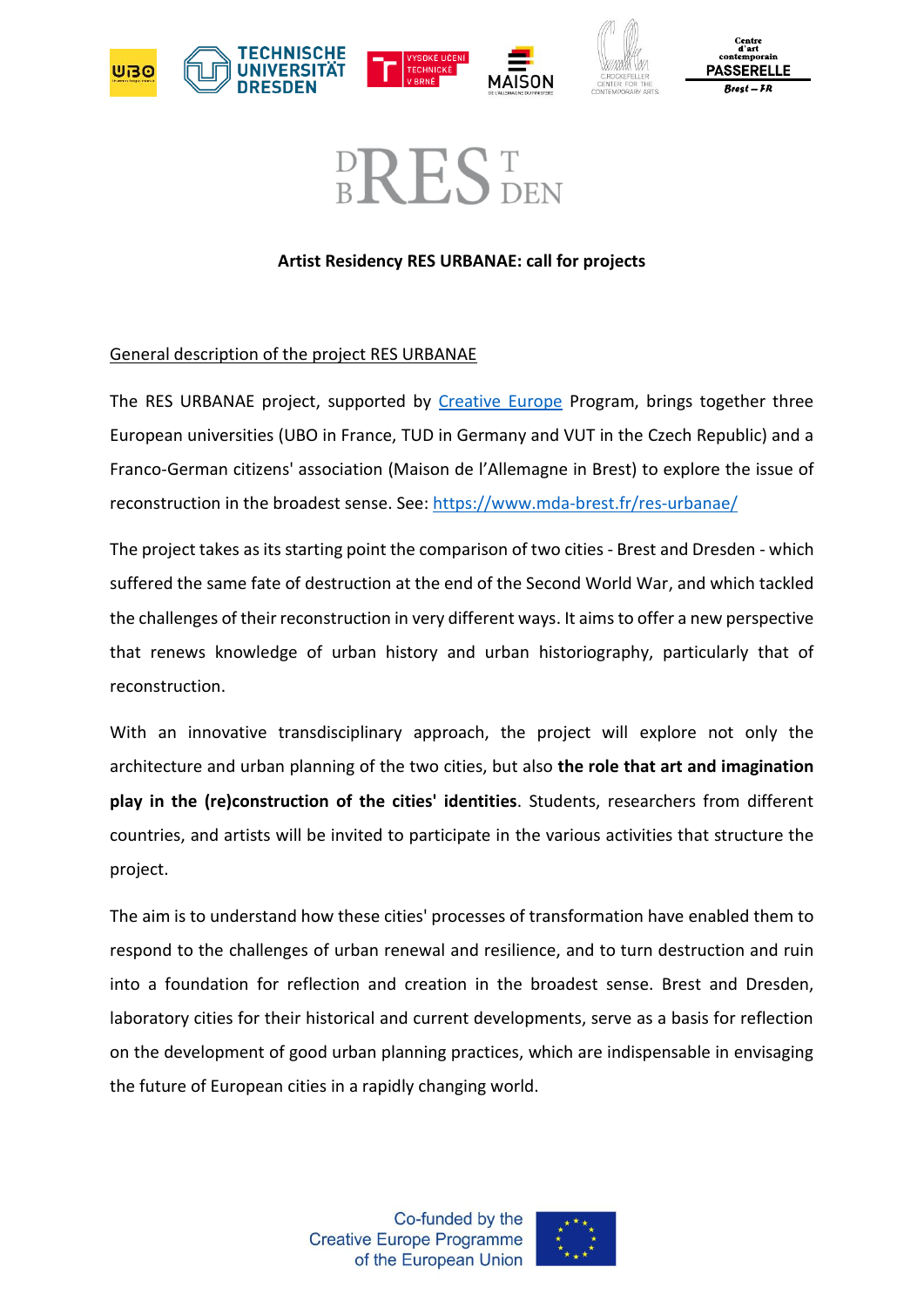

Finally, the goal will be to communicate the results of this exploration to the general public, in order to help people understand the importance of urban culture and to incite inhabitants to play an active role in the future development of their cities. Beyond Brest and Dresden, this project is aimed at European citizens who live in urban areas that have experienced traumas other than bombings (e.g. the slow decay of their city's heritage) or who are simply concerned about the world's current state (threat of ecological disasters, possible pandemics, military conflicts, etc.).

The project consists in several activities:

- an international workshop for students in Architecture and Urban planning in Brno,
- an international transdisciplinary symposium in Brest,
- **a double artist residency in Brest and Dresden**,
- a travelling exhibition (Brest, Dresden, Brno, etc.),
- citizen meetings etc.

A special website and a final print publication will be their ways of communication and dissemination.

### The open call for projects

**The artist residency**, scheduled for January and February 2023, will result in a work of art that will be exhibited in the final travelling exhibition. It will be presented in Brest (Summer 2023), Dresden (Autumn 2023), Brno (Spring 2024) and other European cities.

This residency is aimed at a European artist (born or living in Europe) who does not live in Brest or Dresden, but who will discover these two cities during his/her double stay and will be able to see them from the outside in order to **produce a work of art crossing the histories and the imaginations of the both cities**. We expect the creation of an original work that expresses what the cities of Brest and Dresden inspire in the artist, from the point of view of the urban imagination and the problematic of reconstruction, apprehended for the contemporary period.

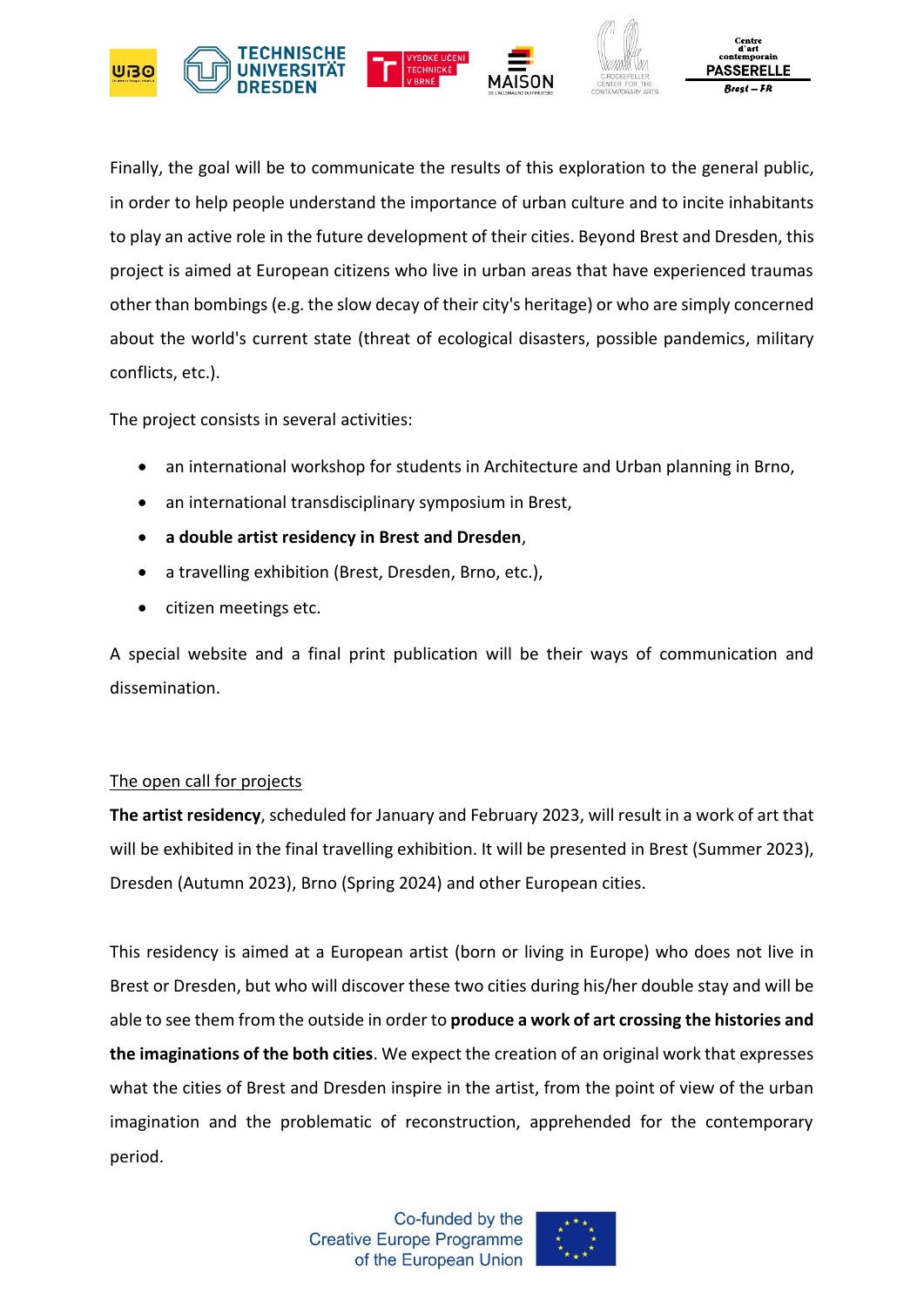

The artist will be selected by a multidisciplinary committee including teachers from the transdisciplinary courses at TUD and UBO (which will remain the Supervisor of the activity) and various partner structures (in Brest: [Passerelle Centre d'art contemporain](https://www.cac-passerelle.com/) ; in Dresden: C. [Rockefeller Center\)](https://www.crockefeller.org/).

The artist will be invited to attend the symposium organised in Brest (the symposium will take place at the time when the artist is in residence in this city). The artist will be able to take advantage of this opportunity to meet different partners involved in the project and local artists. The symposium will be held in French, German and English.

During the residency, the artist will be asked to furnish a creative "logbook" (pictures, short texts or videos etc.) published regularly on the official web site of the project Res Urbanae and on social networks by the Project Team.

**The application must demonstrate the artist's interest in urban issues in the broadest sense of the term** and the key notions of the project: innovation and sustainability. Cities will be observed through different prisms: history, topography, architecture, population, etc.

**The material form of the work will have to be adapted to the project of a travelling exhibition** that can be presented in non-museum locations (without guarding). Its multiple quality will be appreciated.

**Works in various fields of creation are welcome**: photography, graphic design, etching, comics, video, choreography (recorded performance) …

Each applicant will send a motivation letter including an artistic utopia about a possible residency, accompanied by his/her CV and samples of his/her work (e.g. pictures JPG, PDF documents, links to the web site of the applicant or to other web sites showing his/her work).

**The applications will be sent to [projet.res.urbanae@gmail.com](mailto:projet.res.urbanae@gmail.com) by 1st of August 2022.**

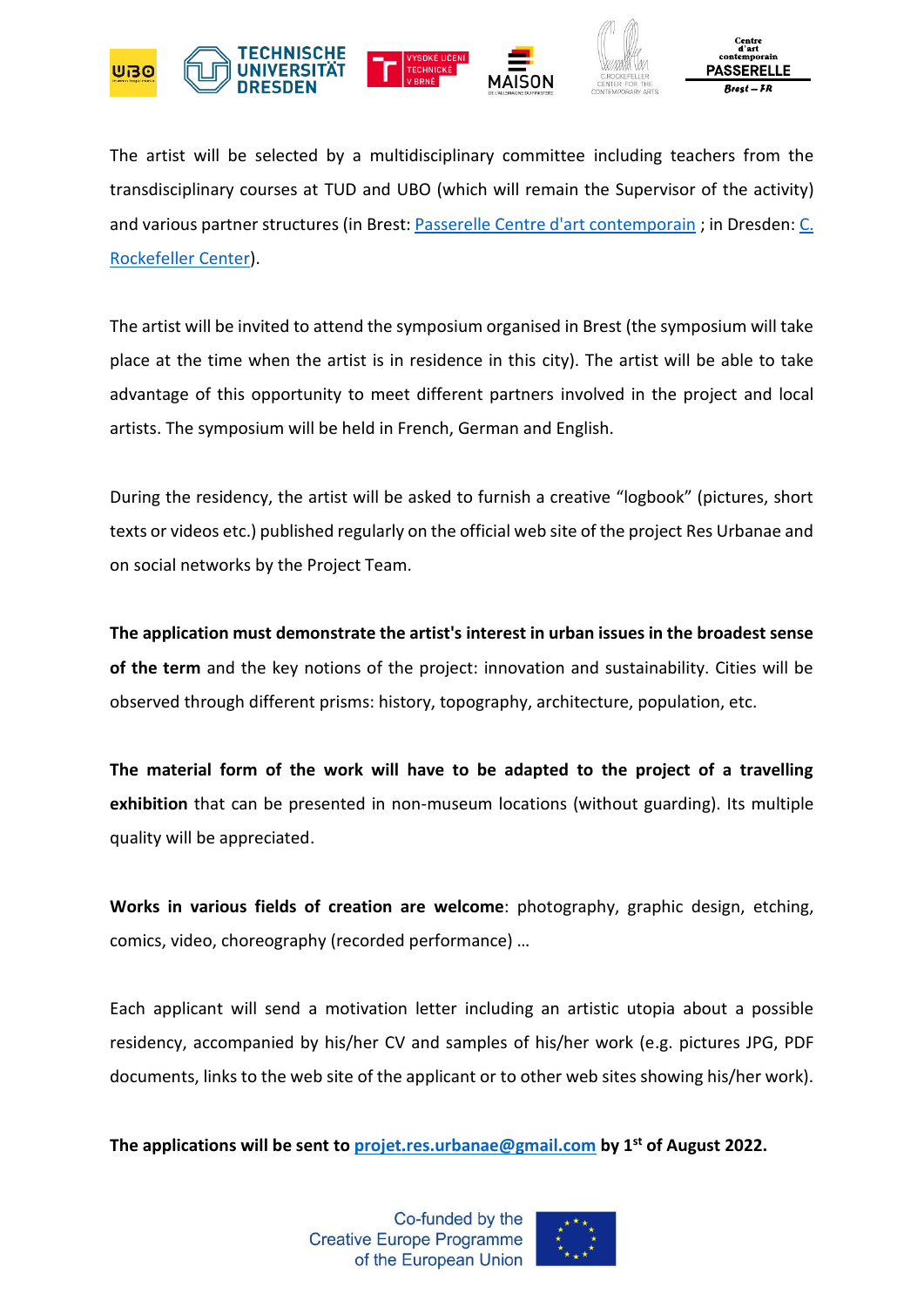

#### Financial information:

The Supervisor will take in charge: train travels costs (City of origin – Brest – Dresden – City of origin), accommodation in Brest and Dresden (small fully furnished flat or similar), 25€ per diem (during 40 days), 2000€ maximum of production fees (on supporting documents), 3000€ of remuneration including exhibition fees (1500€ at the beginning of the residency & 1500€ once the work of art delivered), transport of the work as part of the travelling exhibition (limited budget).

The artist will have a studio (workshop) on his/her disposal in Brest and Dresden. He/she will be helped to access in archives of the both cities when needed.

#### Schedule:

June 2022: publication of the call for projects **1 st of August 2022: deadline for applications** 15<sup>th</sup> - 20<sup>th</sup> of September 2022: Meeting of the Selection Committee 30<sup>th</sup> of September 2022: Answers to applicants

**9 th – 29th of January 2023: Residency in Brest 29th of January – 19th of February 2023: Residency in Dresden 30th of March 2023: delivery of the work of art resulting from the double residency**

June 2023: opening of the travelling exhibition in Brest

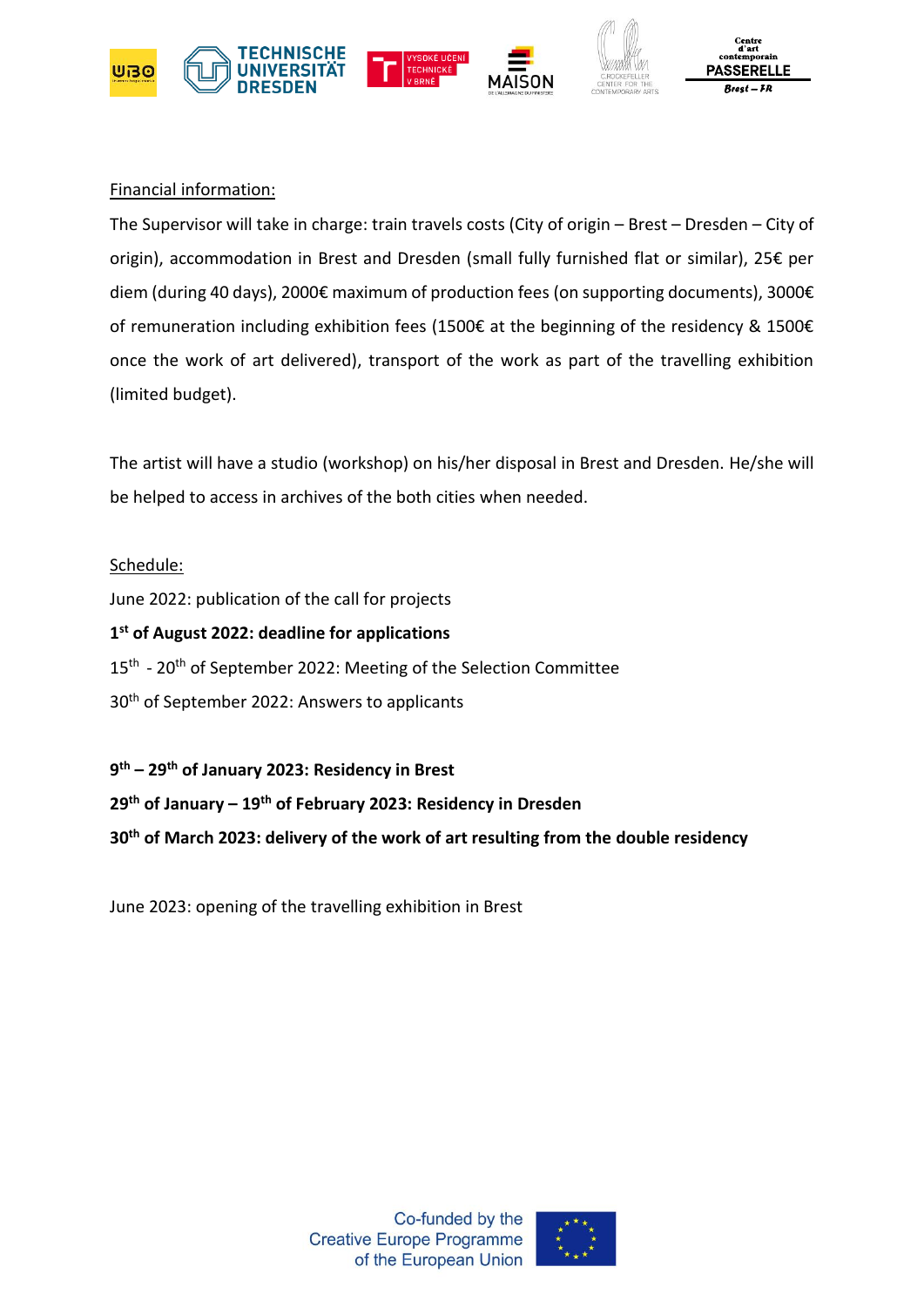



# $\mathsf{P}\mathsf{H}\mathsf{S}\mathsf{H}$  den

#### **Résidence d'artistes RES URBANAE : appel à projets**

#### Description générale du projet RES URBANAE

Le projet RES URBANAE, soutenu par le programme [Creative Europe,](https://culture.ec.europa.eu/creative-europe) réunit trois universités européennes (UBO en France, TUD en Allemagne et VUT en République Tchèque) et une association citoyenne franco-allemande (Maison de l'Allemagne à Brest) pour explorer la question de la reconstruction au sens large. Voir [: https://www.mda-brest.fr/res-urbanae/](https://www.mda-brest.fr/res-urbanae/)

Le projet prend comme point de départ la comparaison de deux villes - Brest et Dresde - qui ont subi le même sort de destruction à la fin de la Seconde Guerre mondiale, et qui ont abordé les défis de leur reconstruction de manière très différente. Il vise à offrir une nouvelle perspective qui renouvelle les connaissances de l'histoire et de l'historiographie urbaines, en particulier celles de la reconstruction.

Grâce à une approche transdisciplinaire innovante, le projet explorera non seulement l'architecture et l'urbanisme des deux villes, mais aussi **le rôle que l'art et les imaginaires jouent dans la (re)construction de l'identité des villes**. Des étudiants, des chercheurs de différents pays et des artistes seront invités à participer aux diverses activités qui structurent le projet.

L'objectif est de comprendre comment les processus de transformation de ces villes leur ont permis de répondre aux défis du renouvellement urbain et de la résilience, et de faire de la destruction et de la ruine une base de réflexion et de création au sens large. Brest et Dresde, villes laboratoires pour leurs évolutions historiques et actuelles, servent de base à la réflexion sur le développement de bonnes pratiques urbanistiques, indispensables pour envisager l'avenir des villes européennes dans un monde en pleine mutation.

Enfin, l'objectif sera de communiquer les résultats de cette exploration au grand public, afin de faire comprendre l'importance de la culture urbaine et d'inciter les habitants à jouer un rôle actif dans le développement futur de leurs villes. Au-delà de Brest et de Dresde, ce projet s'adresse aux citoyens européens qui vivent dans des zones urbaines ayant subi d'autres traumatismes que les bombardements (par exemple, la lente dégradation du patrimoine de leur ville) ou qui sont simplement préoccupés par l'état actuel du monde (menace de catastrophes écologiques, pandémies éventuelles, conflits militaires, etc.)

Le projet se compose de plusieurs activités :

- à Brno, un atelier international pour les étudiants en architecture et en urbanisme,
- à Brest, un symposium international transdisciplinaire,
- **à Brest et à Dresde, une double résidence d'artiste**,
- à Brest, Dresde et Brno, une exposition itinérante,
- des rencontres citoyennes, etc.

Co-funded by the **Creative Europe Programme** of the European Union

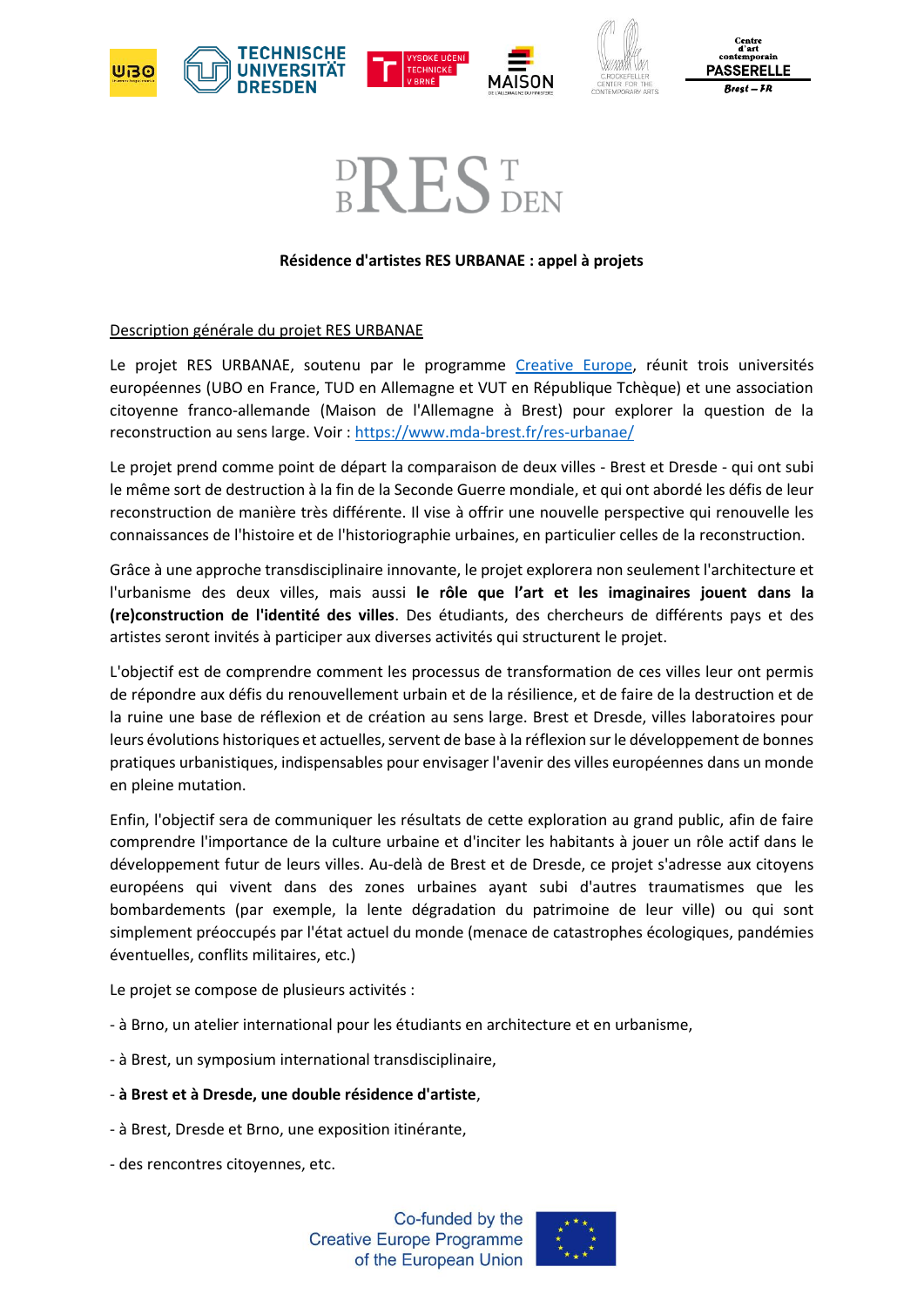





Un site web spécial et une publication finale imprimée assureront la communication et la diffusion du projet.

#### L'appel à projets pour la double résidence d'artiste

**La résidence d'artiste**, prévue à Brest et Dresde en janvier et février 2023, donnera lieu à une œuvre d'art qui sera présentée dans l'exposition finale itinérante. Elle sera présentée à Brest (Eté 2023), Dresde (Automne 2023), Brno (Printemps 2024) et d'autres villes européennes.

Cette résidence s'adresse à un artiste européen (né ou vivant en Europe) qui n'habite pas à Brest ou à Dresde, mais qui découvrira ces deux villes lors de son double séjour afin de **produire une œuvre d'art croisant les histoires et les imaginaires des deux villes**. Il est attendu la création d'une œuvre originale qui exprime ce que les villes de Brest et de Dresde inspirent à l'artiste, du point de vue de l'imaginaire urbain et de la problématique de la reconstruction, appréhendée pour la période contemporaine.

L'artiste sera sélectionné par un comité pluridisciplinaire composé d'enseignants-chercheurs aux profils varié (histoire de l'architecture, urbanisme, histoire de l'art), de la TUD et de l'UBO (qui restera le superviseur de l'activité) et des structures partenaires [\(Passerelle Centre d'art contemporain](https://www.cac-passerelle.com/) à Brest e[t C. Rockefeller Center](https://www.crockefeller.org/) à Dresde).

La résidence d'artiste commencera à Brest au moment du colloque international qui se tiendra en français, en allemand et en anglais. L'artiste y sera convié afin de rencontrer différents partenaires impliqués dans le projet et des artistes locaux.

Pendant la résidence, il sera demandé à l'artiste de fournir un "journal de bord" créatif (photos, textes courts ou vidéos etc.) publié régulièrement sur le site officiel du projet Res Urbanae et sur les réseaux sociaux par l'équipe du projet.

**La candidature doit démontrer l'intérêt de l'artiste pour les questions urbaines au sens large du terme** et les notions clés du projet : innovation et durabilité. Les villes seront observées à travers différents prismes : histoire, topographie, architecture, population, etc.

**La forme matérielle de l'œuvre devra être adaptée au projet d'une exposition itinérante** qui pourra être présentée dans des lieux non muséaux (sans gardiennage). Sa qualité de multiple sera appréciée.

**Les travaux dans différents domaines de création sont les bienvenus** : photographie, graphisme (design graphique, gravure), BD, vidéo, chorégraphie (performance enregistrée)...

Chaque candidat enverra une lettre de motivation comprenant une utopie artistique sur une éventuelle résidence, accompagnée de son CV et d'échantillons de son travail (par exemple des images JPG, des documents PDF, des liens vers le site web du candidat ou vers d'autres sites web présentant son travail).

Les candidatures seront envoyées à [projet.res.urbanae@gmail.com](mailto:projet.res.urbanae@gmail.com) **avant le 1er août 2022**.

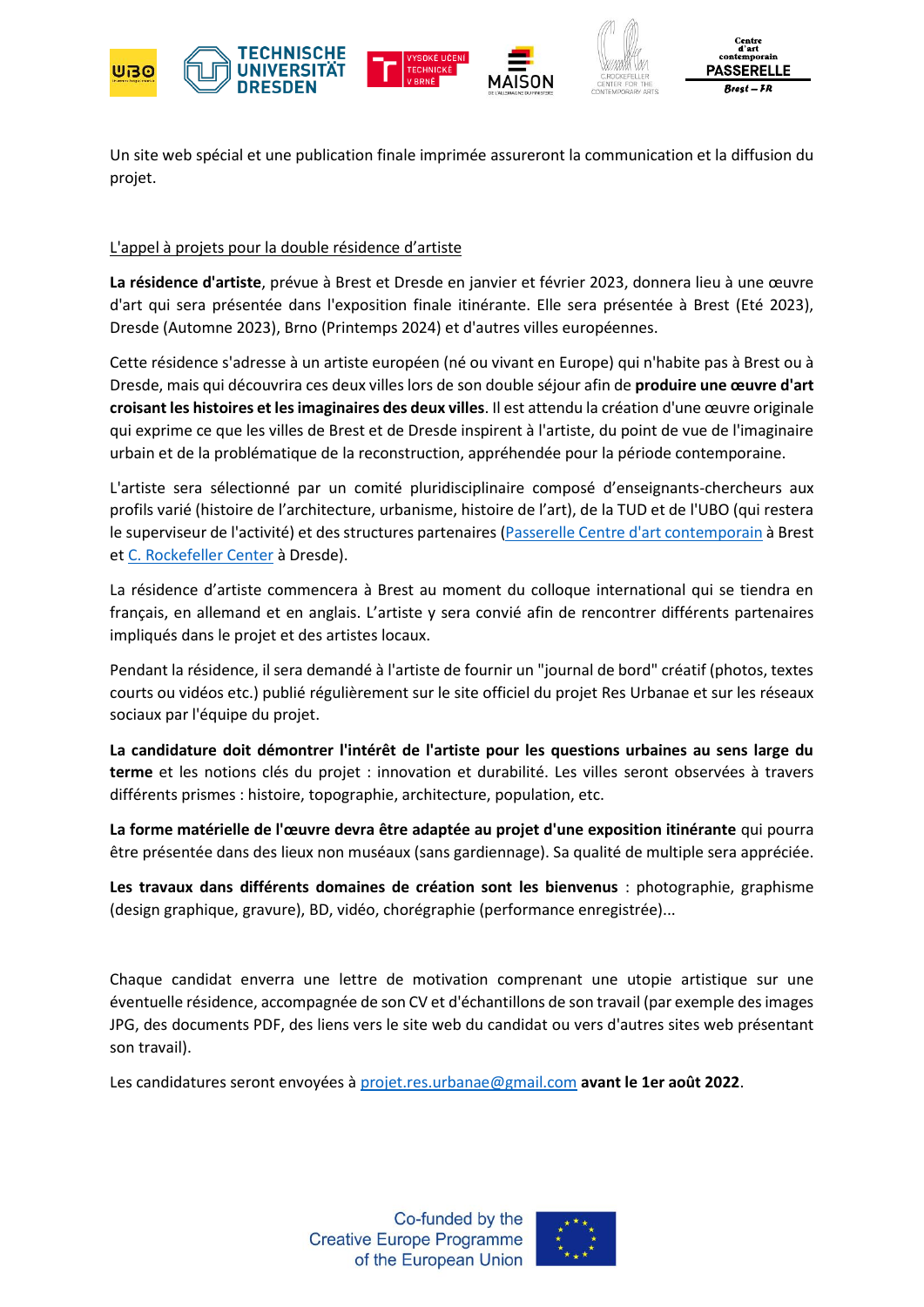

#### Informations financières :

Le Superviseur prendra en charge : les frais de voyage en train (Ville d'origine - Brest - Dresde - Ville d'origine), l'hébergement à Brest et Dresde (petit appartement meublé ou similaire), 25€ d'indemnités journalières (pendant 40 jours), 2000€ maximum de frais de production (sur justificatifs), 3000€ de rémunération incluant les honoraires d'exposition (1500€ au début de la résidence & 1500€ une fois l'œuvre livrée), transport de l'œuvre dans le cadre de l'exposition itinérante (budget limité).

L'artiste aura un studio (atelier) à sa disposition à Brest et à Dresde. Il/elle sera aidé(e) à accéder aux archives des deux villes en cas de besoin.

#### Calendrier :

Juin 2022 : publication de l'appel à projets

#### **1er août 2022 : date limite de dépôt des candidatures**

- 15 20 septembre 2022 : réunion du comité de sélection
- 30 septembre 2022 : réponses aux candidats

#### **Du 9 au 29 janvier 2023 : Résidence à Brest**

**29 janvier - 19 février 2023 : Résidence à Dresde**

**30 mars 2023 : remise de l'œuvre issue de la double résidence.**

Juin 2023 : vernissage de l'exposition itinérante à Brest

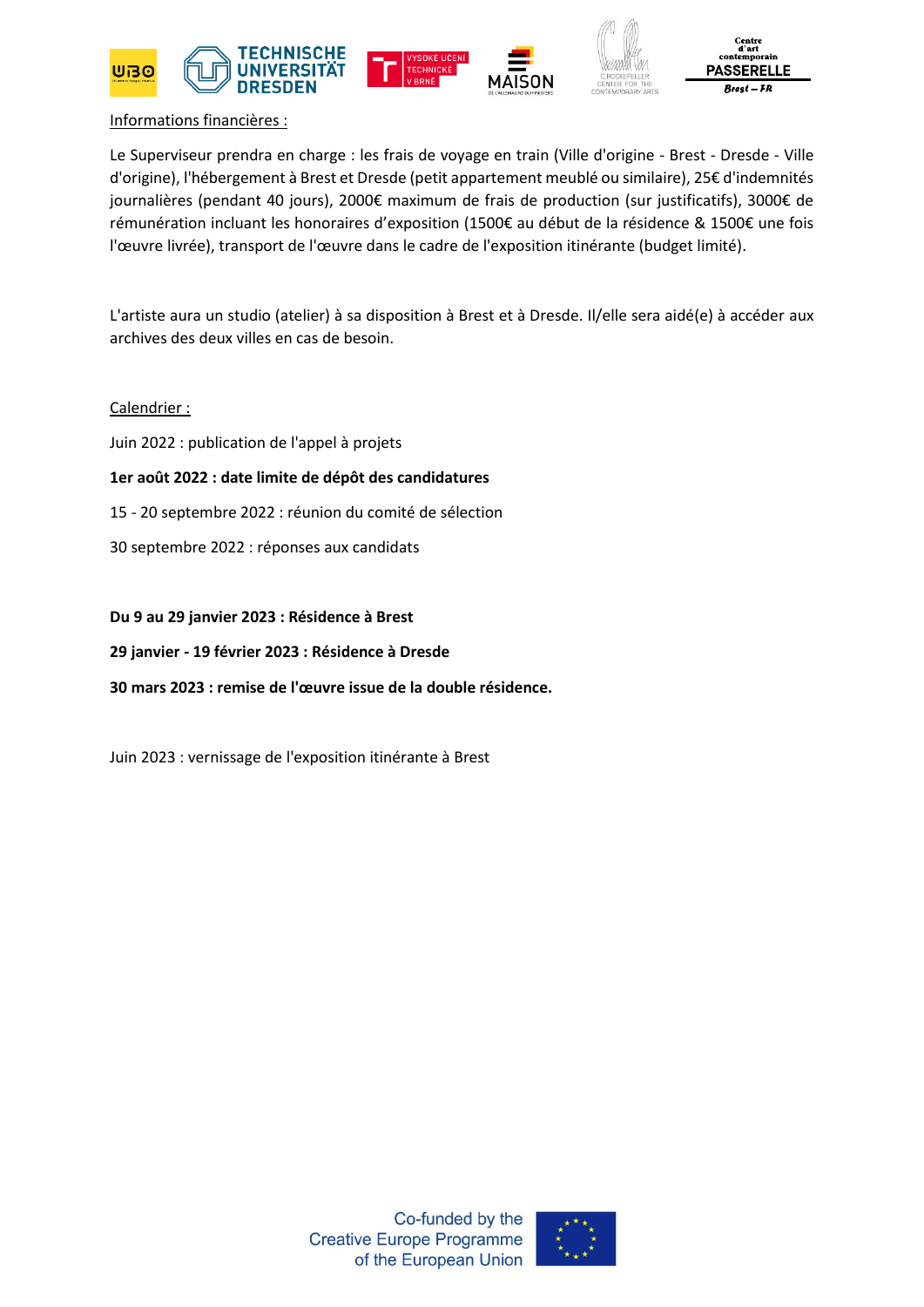



Centre d'art<br>ontemporain: **PASSERELLE** 

## **BREST**

#### **Artist Residency RES URBANAE: Open Call zur Einreichung von Projekten**

#### Allgemeine Beschreibung des Projekts RES URBANAE

Das Projekt RES URBANAE, das vom [Creative Europe](https://culture.ec.europa.eu/creative-europe) Program unterstützt wird, bringt drei europäische Universitäten (UBO in Frankreich, TUD in Deutschland und VUT in der Tschechischen Republik) und eine deutsch-französische Bürgervereinigung (Maison de l'Allemagne in Brest) zusammen, um Fragen zum Thema städtischer Wiederaufbau/Rekonstruktion im weitesten Sinne zu untersuchen. Siehe: [https://www.mda](https://www.mda-brest.fr/res-urbanae/)[brest.fr/res-urbanae/](https://www.mda-brest.fr/res-urbanae/)

Ausgangspunkt des Projekts ist der Vergleich zweier Städte - Brest und Dresden -, die am Ende des Zweiten Weltkriegs das gleiche Schicksal der Zerstörung erlitten und die Herausforderungen des Wiederaufbaus auf sehr unterschiedliche Weise bewältigt haben. Ziel ist es, eine neue Perspektive zu eröffnen, die das Wissen über Stadtgeschichte und Stadthistoriographie, insbesondere über den Wiederaufbau, erneuert.

Mit einem innovativen transdisziplinären Ansatz wird das Projekt nicht nur die Architektur und Stadtplanung der beiden Städte untersuchen, sondern auch **die Kunst und die Rolle der Vorstellungswelt bei der (Wieder-)Herstellung der Identität von Städte**. Studenten, Forscher aus verschiedenen Ländern und Künstler werden eingeladen, sich an den verschiedenen Aktivitäten zu beteiligen, aus denen das Projekt besteht.

Ziel ist es, zu verstehen, wie die Transformationsprozesse in diesen Städten es den Bewohnern ermöglicht haben, auf die Herausforderungen der Stadterneuerung und der Resilienz zu reagieren und Zerstörung und Ruinen in eine Grundlage für Reflexion und Neubeginn im weitesten Sinne zu verwandeln. Brest und Dresden, Laborstädte für ihre historischen und aktuellen Entwicklungen, dienen als Grundlage für Überlegungen zur Entwicklung guter Stadtplanungspraktiken, die unerlässlich sind, um die Zukunft der europäischen Städte in einer sich rasch verändernden Welt ins Auge zu fassen.

> Co-funded by the **Creative Europe Programme** of the European Union

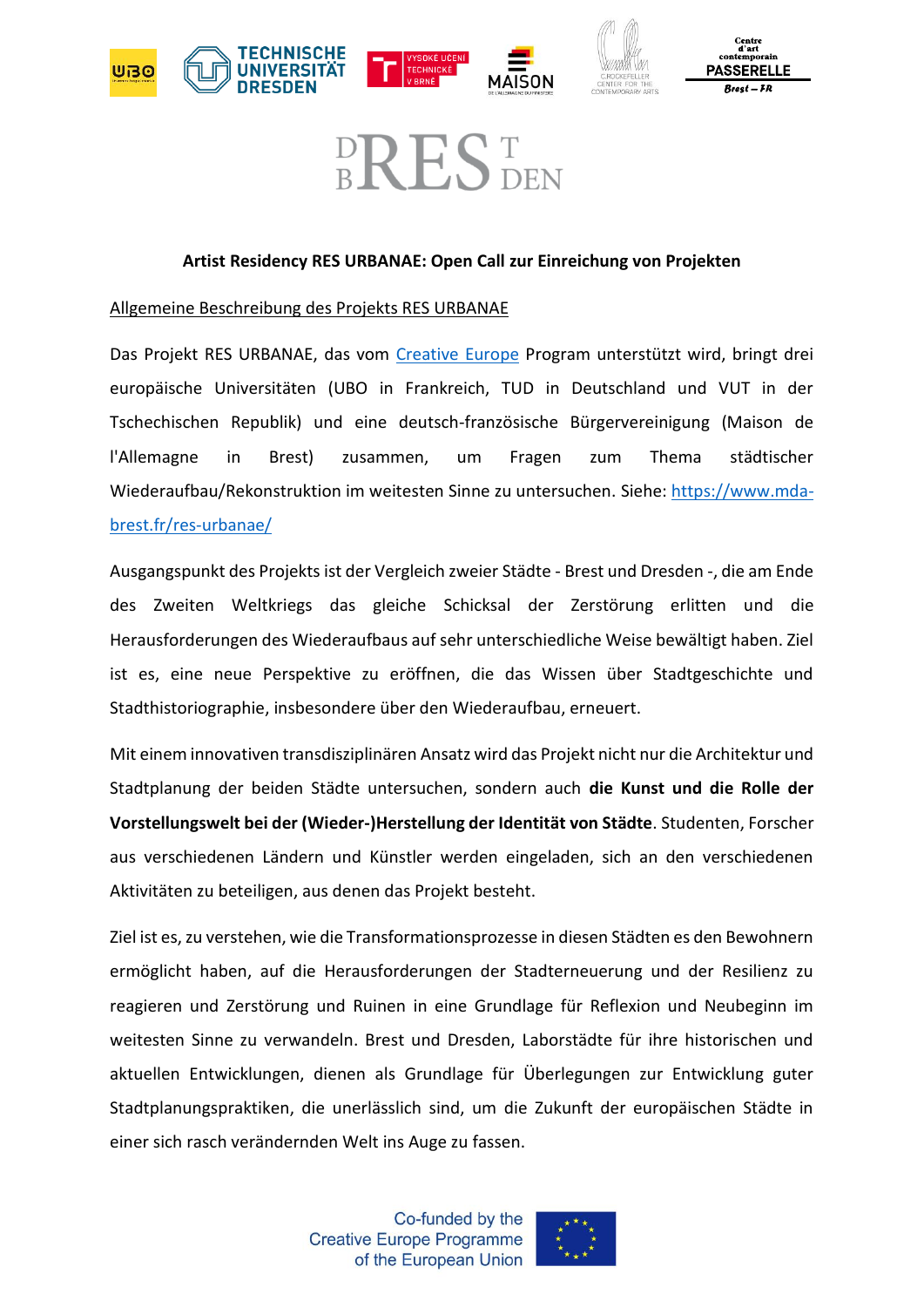

Schließlich sollen die Ergebnisse dieser Erkundung der breiten Öffentlichkeit vermittelt werden, um das Verständnis für die Bedeutung der städtischen Kultur zu fördern und die Einwohner dazu zu bewegen, eine aktive Rolle bei der künftigen Entwicklung ihrer Städte zu spielen. Über Brest und Dresden hinaus richtet sich dieses Projekt an europäische Bürger, die in urbanen Gebieten leben, die andere Traumata als Bombenangriffe erlebt haben (z. B. den langsamen Verfall des städtischen Erbes) oder die einfach über den aktuellen Zustand der Welt besorgt sind (Bedrohung durch Umweltkatastrophen, mögliche Pandemien, militärische Konflikte usw.).

Das Projekt besteht aus mehreren Aktivitäten:

- ein internationaler Workshop für Studenten der Architektur und Stadtplanung in Brno,
- ein internationales transdisziplinäres Symposium in Brest,

#### - **eine doppelte Artist Residency in Brest und Dresden,**

- eine Wanderausstellung,
- Bürgerversammlungen usw.

Inhalte, aktuelle Entwicklungen und Ergebnisse der verschiedenen Veranstaltungen werden über die offizielle Webseite und eine abschließend gedruckte Broschüre präsentiert und kommuniziert.

#### Open Call zur Einreichung von Projekten

Der für Januar und Februar 2023 geplante Künstleraufenthalt soll ein Kunstwerk hervorbringen, das in der abschließenden Wanderausstellung gezeigt wird. Es wird in Brest (Sommer 2023), Dresden (Herbst 2023), Brno (Frühjahr 2024) und anderen europäischen Städten präsentiert werden.

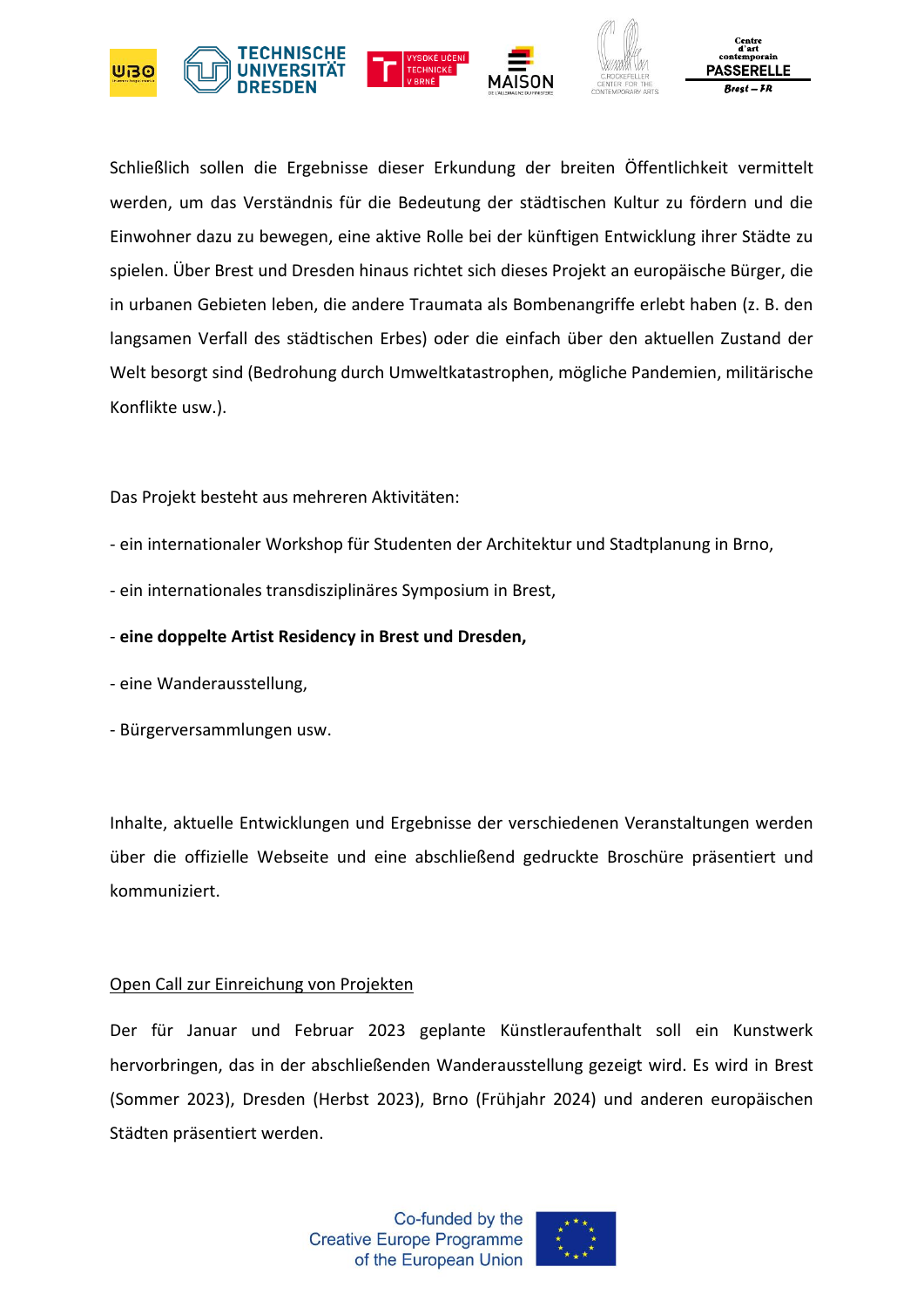

Diese Residency richtet sich an einen europäische:n Künstler:in (geboren oder wohnhaft in Europa), der/die nicht in Brest oder Dresden lebt, aber diese beiden Städte während seines/ihres Doppelaufenthalts entdecken und von außen betrachten kann, um **ein Kunstwerk zu schaffen, das die Geschichte und die Facetten beider Städte miteinander verbindet**.

Wir initiieren über den Open Call die Schaffung eines originellen Werks, das zum Ausdruck bringt, welche Inspirationen zu den urbanen Zukunftsvisionen die Städte Brest und Dresden in dem/der Künstler:in auslösen und wie sich diese mit der Problematik des Wiederaufbaus und der Geschichte dieser Städte in der heutigen Zeit verbinden.

Der/die Künstler:in wird von einem multidisziplinären Komitee ausgewählt, das sich aus Lehrkräften der transdisziplinären Studiengänge der TUD und der UBO (die auch weiterhin die Aufsicht über die Aktivität haben werden) und verschiedenen Partnerstrukturen (in Brest: [Passerelle Centre d'art contemporain](https://www.cac-passerelle.com/); in Dresden: [C. Rockefeller Center\)](https://www.crockefeller.org/) zusammensetzt.

Der/die Künstler:in wird eingeladen, an dem in Brest organisierten Symposium teilzunehmen (das Symposium findet zu der Zeit statt, in der der/die Künstler:in in dieser Stadt wohnt). Der/die Künstler:in wird diese Gelegenheit nutzen können, um verschiedene am Projekt beteiligte Partner und lokale Künstler:innen zu treffen. Das Symposium wird in französischer, deutscher und englischer Sprache abgehalten.

Während des Aufenthalts wird der/die Künstler:in gebeten, ein kreatives "Logbuch" (Bilder, kurze Texte oder Videos usw.) zu erstellen, das regelmäßig auf der offiziellen Website des Projekts Res Urbanae und in den sozialen Netzwerken vom Projektteam veröffentlicht wird.

**Die Bewerbung sollte das Interesse des Künstlers an städtischen Fragen im weitesten Sinne des Wortes** und an den Schlüsselbegriffen des Projekts - Innovation und Nachhaltigkeit belegen. Die Städte werden durch verschiedene Prismen betrachtet: Geschichte, Topografie, Architektur, Bevölkerung und so weiter.

> Co-funded by the **Creative Europe Programme** of the European Union

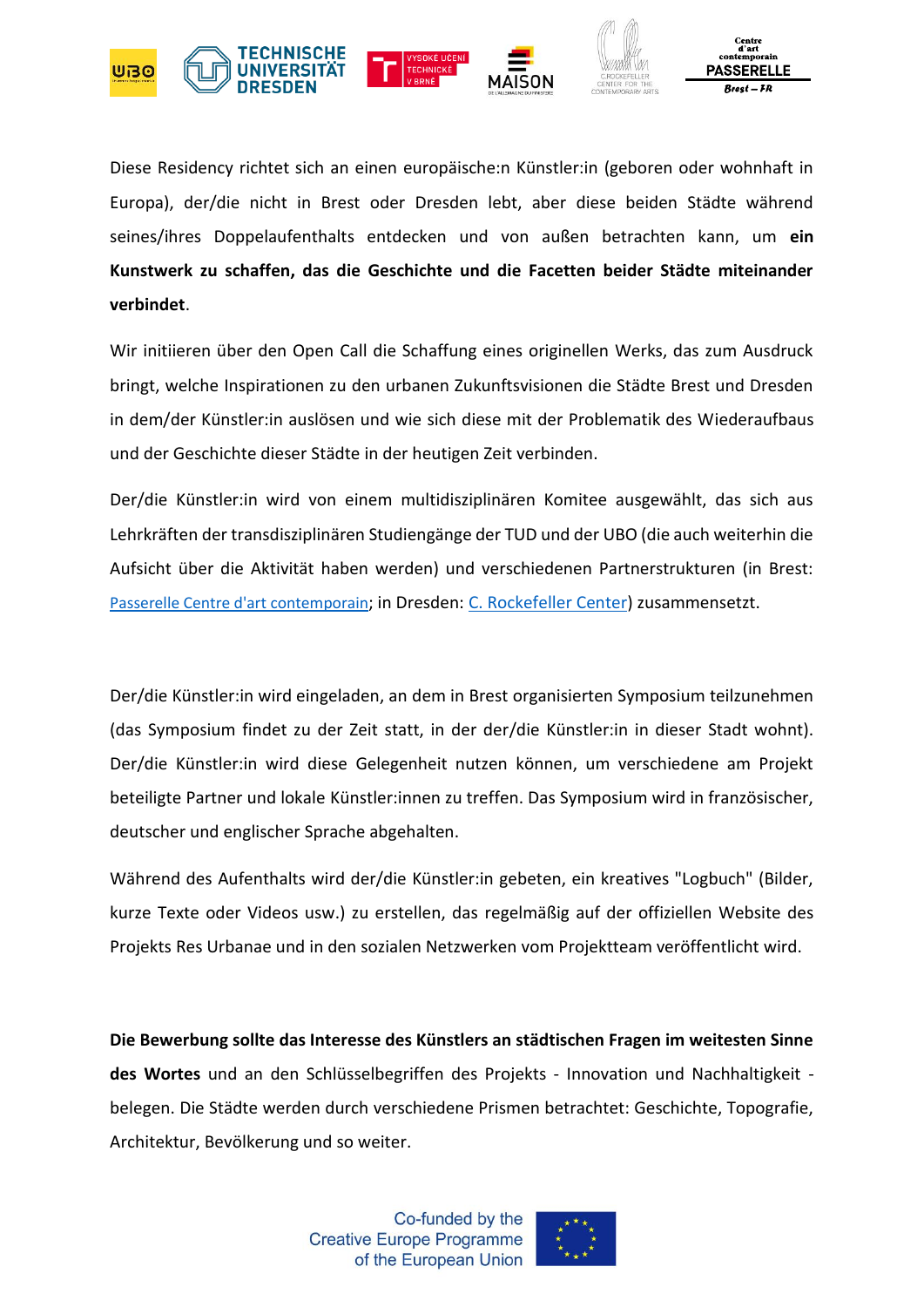

**Die materielle Form der Arbeit sollte mit der finalen Präsentationsform einer Wanderausstellung kompatibel sein**, die auch an Orten außerhalb von Museen präsentiert werden kann (Orten ohne Bewachung).

**Arbeiten aus verschiedenen Schaffensbereichen sind willkommen**: Fotografie, Grafikdesign, Comics, Video, Choreografie (aufgezeichnete Performance) ... Ihre Multiple-Qualität wird geschätzt.

Jede:r Bewerber:in schickt ein Motivationsschreiben mit einer künstlerischen Utopie über mögliche Inhalte der ausgeschriebenen Residency, zusammen mit seinem/ihrem Lebenslauf und Arbeitsproben (z. B. Bilder im JPG-Format, PDF-Dokumente, Links zur Website des/der Bewerbers:in oder zu anderen Websites, die seine/ihre Arbeit zeigen).

**Bewerbungen werden bis zum 1. August 2022 über [projet.res.urbanae@gmail.com](mailto:projet.res.urbanae@gmail.com) angenommen.**

#### Informationen zum Budget:

Der Initiator (UBO) wird folgende Kosten übernehmen: Zugfahrt (Herkunftsstadt - Brest - Dresden - Herkunftsstadt), Unterkunft in Brest und Dresden (kleine möblierte Wohnung o.ä.), 25€ pro Tag (während 40 Tagen), maximal 2000€ Produktionskosten (gegen Nachweis mittels Quittungen), 3000€ Vergütung (1500€ zu Beginn des Aufenthalts & 1500€ nach Lieferung des Kunstwerks), Transport des Kunstwerks im Rahmen der Wanderausstellung (begrenztes Budget).

Dem/der Künstler:in steht ein Atelier (Werkstatt) in Brest und Dresden zur Verfügung. Bei Bedarf wird ihm/ihr der Zugang zu den Archiven der beiden Städte ermöglicht.